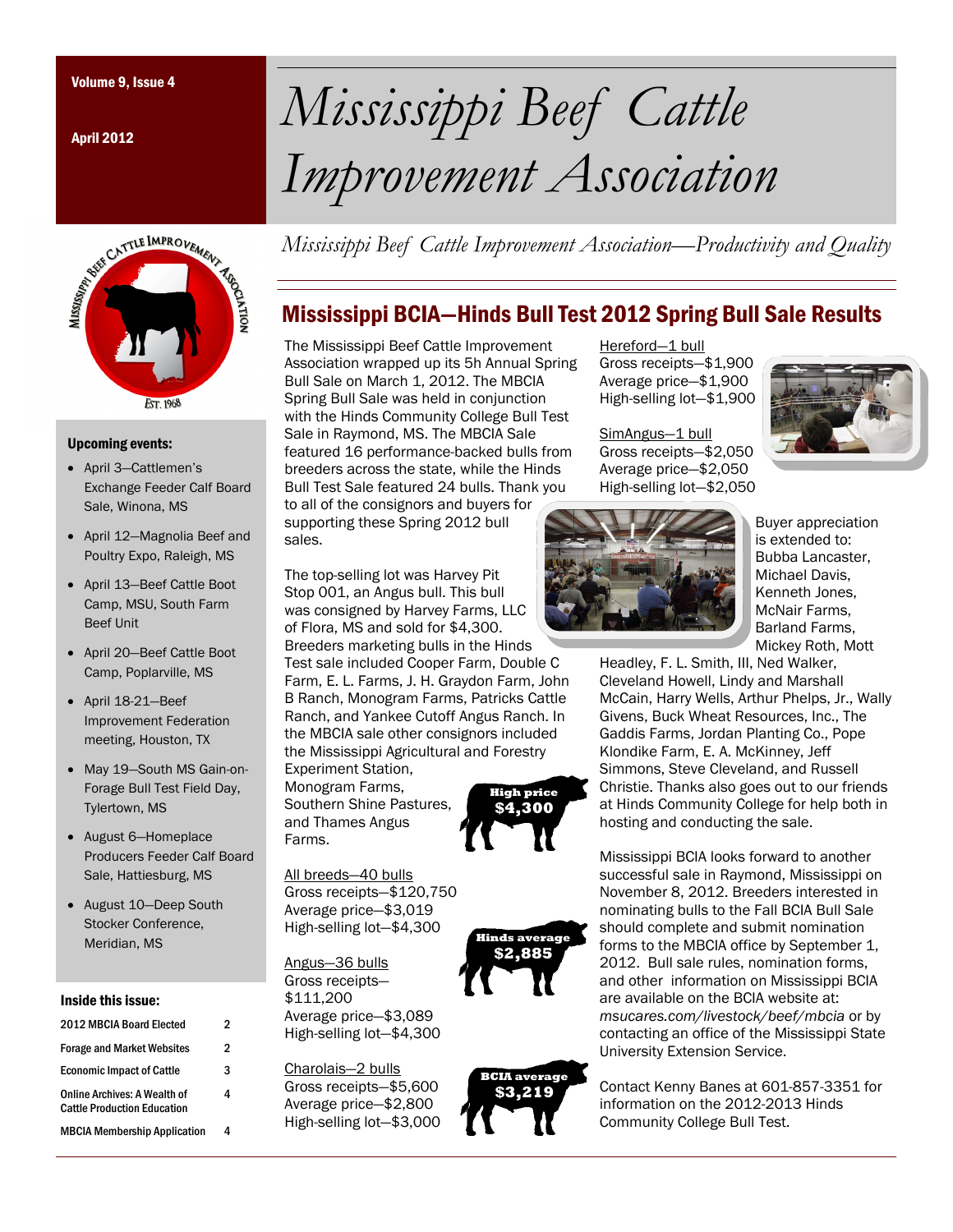

The Mississippi BCIA Board of Directors met recently following the spring bull sale to conduct the Association's business

### Mississippi BCIA Elects Board of Directors for 2012

At the Mississippi BCIA annual membership meeting in Jackson on February 10, 2012, a new Board of Directors was nominated and approved. The Board is comprised of slots representing a variety of groups and individuals involved in MBCIA. These slots are allocated based on the by-laws adopted at the 2003 annual membership meeting.

The 2012 Mississippi BCIA Board of Directors consists of the following individuals:

#### Commercial Producers

*Kevin Wallace (Term expires 2013) Gary Tanner (Term expires 2014) Danny Martin (Term expires 2015) Peter Pattridge (Term expires 2015)* 

### Purebred Producers

*Phil Slay (Term expires 2013) Mike Howell (Term expires 2014) John White (Term expires 2015) Tony Thames (Term expires 2015)* 

Mississippi Cattlemen's Assoc. Exec. VP *Sammy Blossom* 

Mississippi Cattlemen's Assoc. President *Steve Elgin* 

MSU Animal and Dairy Sciences Department *Trent Smith* 

Extension Animal Scientist *Rhonda Vann* 

Area Extension Agent *Lance Newman* 

Hinds Bull Test Station *Billie Banes* 

South Mississippi Forage Bull Test *Richard Hay* 

Past Presidents of Mississippi BCIA

Locations of BCIA sponsored sales *Kenny Banes* 

Officers (Terms expire 2014) President *Doug Preuss* 

Vice-President *Jimmy Ray Parish* 

**Secretary** *Jane Parish* 

**Treasurer** *Brandi Bourg* 

Mississippi BCIA appreciates the service and dedication of the 2011 Board of Directors.

### Websites for Forage and Market Information

Monthly Mississippi Forage News newsletters authored by MSU Extension Forage Specialist, Dr. Rocky Lemus, are available online anytime. These newsletters contain relevant information for beef cattle producers on current forage production topics.

In addition, Dr. John Michael Riley, MSU Extension Livestock Economist maintains current cattle market information on his online blog.

These useful websites for cattle producers are listed below.

 *msucares.com/crops/forage/newsletters jmriley79.wordpress.com* 

*"…Cattle Market Notes blog entries discuss current livestock, beef, and farm input prices and trends."* 

# *Did you know?*

In Mississippi, the total value of all cattle and calves on January 1, 2012, increased 24 percent from a year earlier. The average value per head increased \$120.00 during this period.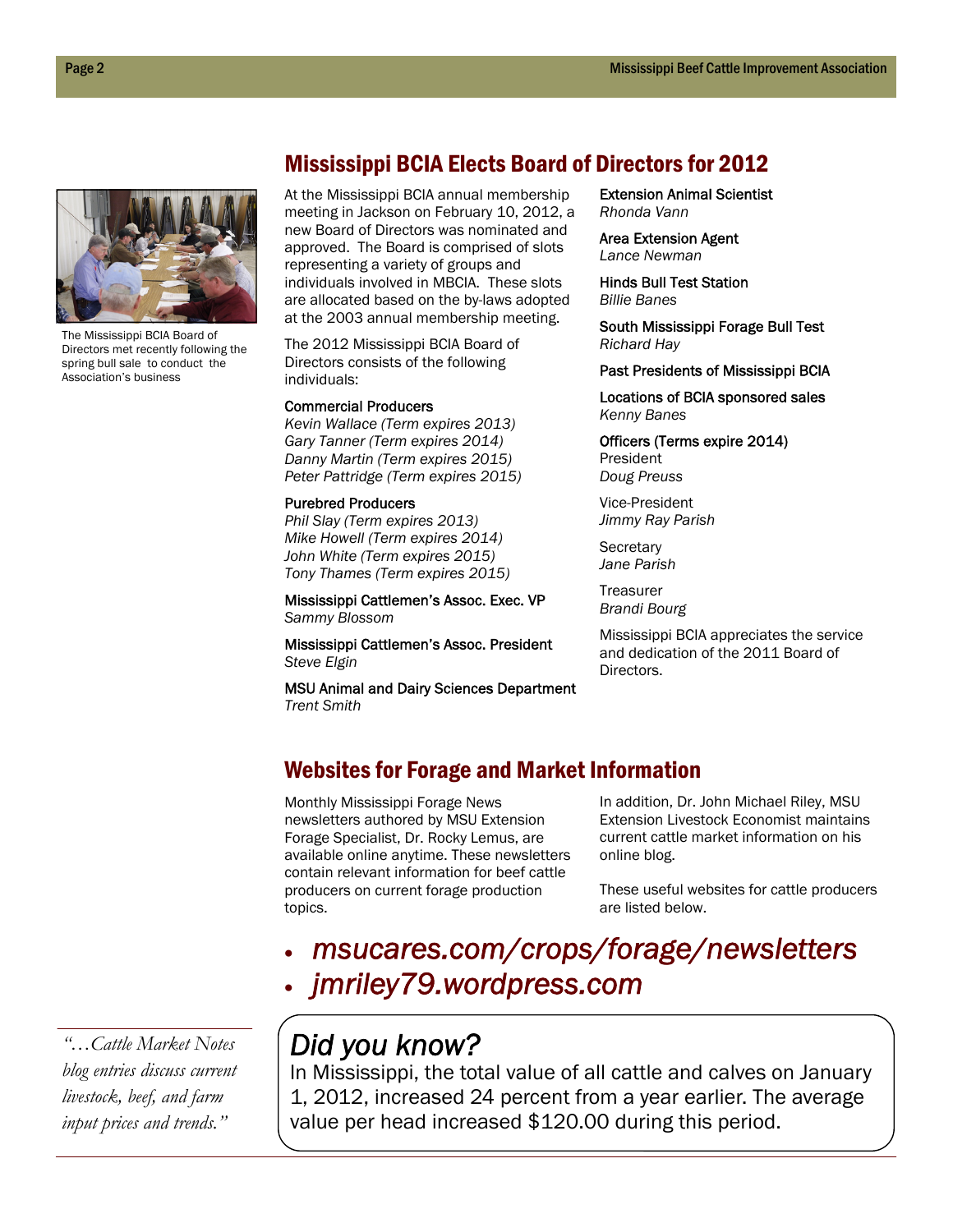# Economic Impact of Cattle Production on the Local Economy



you with how much economic benefit you provide your state annually.

Animal agriculture is worth real dollars on both a state and national level, and to your local community. And those dollars add up to millions in tax revenue. The impact of animal agriculture production on local, state and national economies can be measured in terms of output, earnings, employment and taxes received by the state. This information has been compiled by Promar, an independent research company, and provides an in-depth analysis about how much revenue results from animal agriculture.

An online calculator is available, thanks to funding by the soybean checkoff, to see how much of an impact an animal ag operation has on its local economy. The calculator produces state-specific results.

### To enter your own data into the online calculator go to: *www.animalag.org/Benefits.aspx*

Based on this analysis, every million dollars

- of beef cattle product output in Mississippi results in greater than \$2.3 million in
- total economic output in the state,
- generates approximately \$383,300 in family income,
- and is responsible for over 17 additional jobs.

From 2000 to 2010 as far as change in total economic impact from animal agriculture goes, the big winners are Iowa, California, Idaho, North Carolina, Oklahoma, Indiana, Ohio, Mississippi, and Minnesota.

*Source: www.animalag.org* 

*"Cattle production does more than just create farm earnings. It also contributes to national, state, and local economies in the form of additional economic output, tax revenues, and jobs…"*